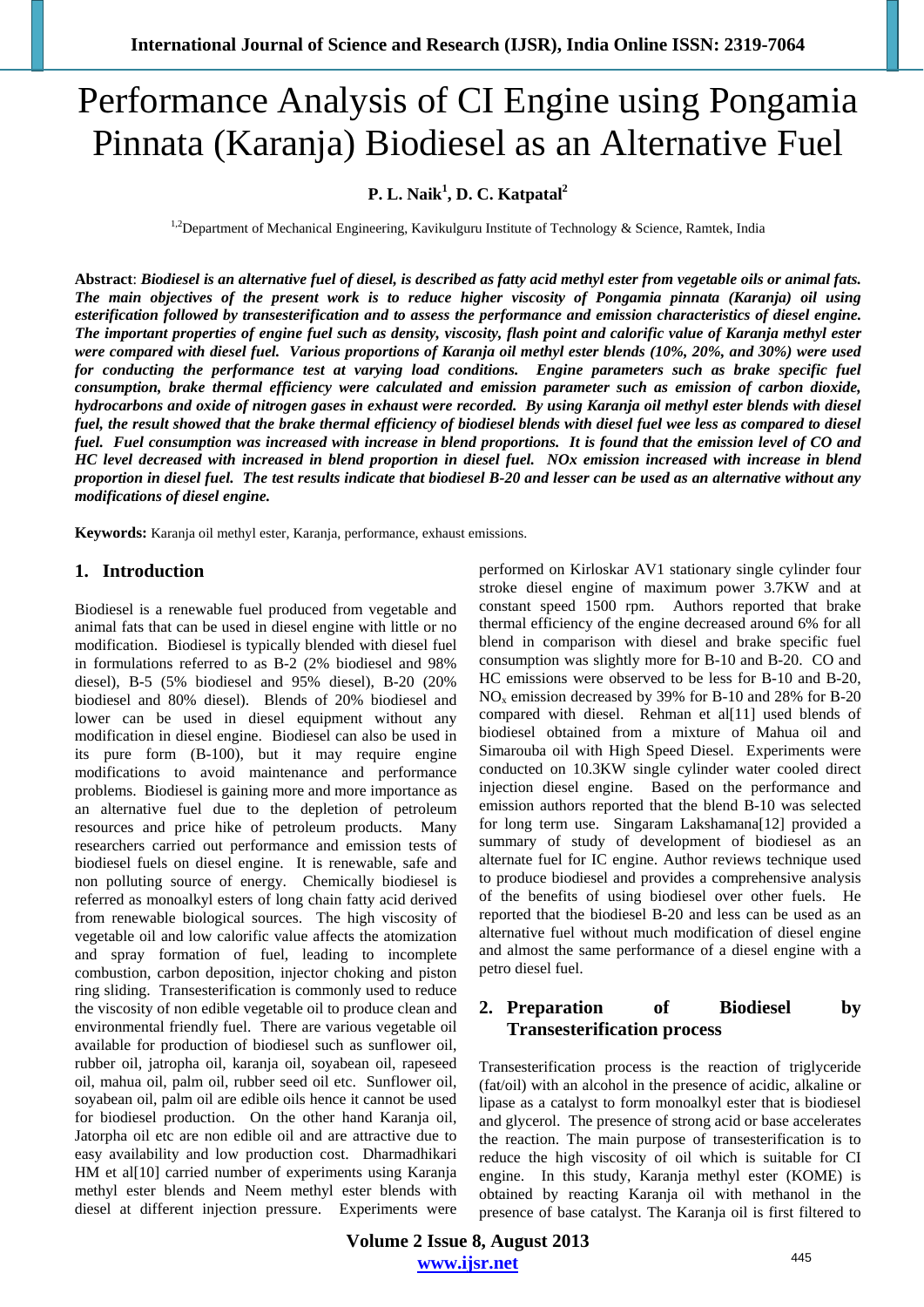remove solid impurities then it is preheated at  $100^{\circ}$ C for half an hour to remove moisture. A two stage process is used for transesterification of Karanja oil. The first stage is esterification to reduce free fatty acid content in Karanja oil with methanol (99% pure) and acid catalyst (98% pure) heated for one hour at 60-65°C on magnetic stirrer. After esterification, the esterified oil washed using water. The washing is carried out in a separating funnel. The hot water having temperature as that of esterified oil added in a separating funnel. Impurities like dust, carbon content; sulfur content is washed away with water. After washing, the esterified oil was fed to the transesterification process. The solid catalyst (1% by wt) was dissolved in methanol and added into esterified Karanja oil while heating. This mixture is heated for 60 minutes. Once the reaction is complete, it is allowed for settling for 10-12 hours in a separating funnel. The products formed during transesterification were Karanja oil methyl ester and glycerin. The bottom layer consists of glycerin, excess alcohol, catalyst impurities and traces of un reacted oil. The upper layer consists of clean amber colored Karanja oil methyl ester. After settling, the glycerol layer is removed. The separated biodiesel is taken for characterization. The chemical reaction involved in the process is mentioned below. The flowchart for biodiesel production is shown in Fig. 2.

**Figure 1:** Chemical reaction for transesterification process<sup>7</sup>

pH had been checked regularly during esterification and transesterification reaction. A successful transesterification reaction is signified by the separation of the ester and glycerol layers after the reaction time. Transesterification is one of the reversible reactions. However the presence of catalyst accelerates the reaction. This process is similar to hydrolysis except then alcohol is used instead of water. This process has been widely used to reduce high viscosity of triglycerides [4].



**Figure 2:** Flow chart of biodiesel production from Karanja oil

# **3. Properties of biodiesel and its blends**

## **3.1 Properties of Karanja oil and its biodiesel**

Properties of Karanja crude oil and pure biodiesel obtained from transesterification process were measured at Chemistry Department and Research & Development, Mechanical Engineering Department of KITS, Ramtek shown in Table 1.

| Sr.<br>no. | Property                        | Karanja<br>Unit<br>oil |       | <b>B100</b> |
|------------|---------------------------------|------------------------|-------|-------------|
|            | Density in<br>gm/cc             | gm/cc                  | 0.926 | 0.905       |
| 2          | Viscosity<br>$(at 40^{\circ}C)$ | cst                    | 41.8  | 8.9         |
| 3          | Flash<br>point                  | $\rm ^{o}C$            | 225   | 150         |
| 4          | Calorific<br>value              | KJ/Kg                  | 30075 | 36120.3     |

**Table 1:** Properties of Karanja oil and its biodiesel

#### **3.2 Preparation of biodiesel blends**

The biodiesel obtained from Karanja oil by transesterification were blended with Diesel in three different portions, i.e., 10%, 20%, 30% by volume. For obtaining Karanja biodiesel blend B-10, 90% of diesel is mixed with 10% of Karanja oil by volume. B-20 contains 20% biodiesel and 80% diesel by volume and B-30 contains 30% biodiesel and 70% diesel by volume.

## **3.3 Properties of diesel and biodiesel blends**

Properties of diesel and biodiesel blends with diesel were measured at Chemistry Department and Reseach & Development Department of KITS, Ramtek were listed in Table 2.

| Sr.<br>No.     | Property                     | Unit     | Diesel | $B-10$  | $B-20$  | $B-30$  |
|----------------|------------------------------|----------|--------|---------|---------|---------|
|                | Density                      | $Kg/m^3$ | 840    | 843     | 850     | 867     |
| 2              | Viscosity<br>$(40^{\circ}C)$ | cst      | 4      | 4.3     | 5.2     | 5.5     |
| 3              | Flash<br>point               | °C       | 65     | 65      | 67      | 70      |
| $\overline{4}$ | Calorific<br>value           | KJ/Kg    | 42390  | 40420.2 | 39150.2 | 38840.2 |

**Table.2:** Properties of diesel and biodiesel blends

## **4. Testing and observations**

## **4.1 Experimental setup**

Fig. 3 shows schematic diagram of the experimental setup. The engine set up shown is single cylinder water cooled diesel engine. The engine has rated output 5.2kw at speed 1500rpm with compression ratio 17.5, injection pressure  $180\text{kg/cm}^3$  and coupled with rope break dynamometer. The detailed specification of engine is given in Table no.3. Performance test are carried out on compression ignition engine using various blends of biodiesel and diesel as fuel.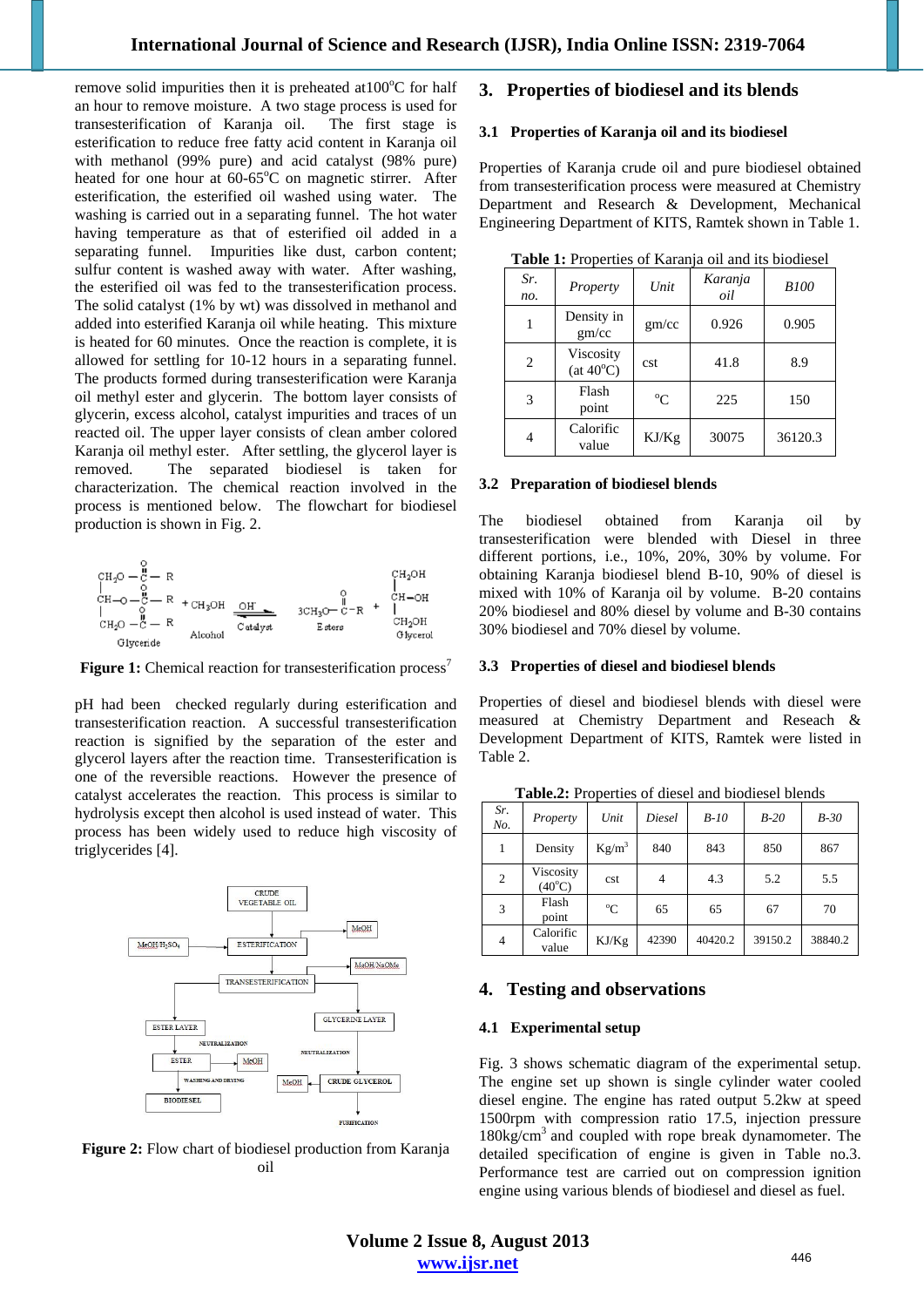

1. Engine 2. Dynamometer 3.Air plenum 4.U-tube manometer 5. Dual biodiesel tank 6.Exhaust gas analyzer

## **Figure 3:** Experimental setup

## **4.2 Engine technical specifications**

| 1500 rpm           |
|--------------------|
| 5                  |
| $80 \text{ mm}$    |
| $95 \text{ mm}$    |
|                    |
| Mechanical loading |
| $28 \text{ cm}$    |
| $24 \text{ mm}$    |
| 0.6                |
|                    |

**Table 3:** Engine specifications

The engine was coupled to a dynamometer to provide load to the engine. A tachometer was used to measure the speed. A burette was used to measure fuel flow to the engine via fuel pump. A thermocouple with a temperature difference indicator measures the exhaust gas temperature. The ambient temperature is measured by thermometer. The cooling water temperature is measured by thermometer by taking outlet cooling water in the flask. Emission such as nitrous oxide  $(NO_x)$ , carbon monoxide  $(CO)$  and unburned hydrocarbon (HC) were measured by an Exhaust gas analyzer. First, the tank was filled with conventional diesel and cooling water was supplied. Engine was started and run at no load condition for four to five minutes. Then the burette connected with fuel tank and was filled up to 20cc. Subsequently the time to consume 20cc was noted. Simultaneously the time taken for 1000ml discharge of cooling water was noted and its temperature was measured. The pressure head was calculated from the difference between the level in the U-shaped manometric tube. Finally the temperature of the exhaust gas was noted. The same procedure was followed with successive increase in load maintaining the speed constant. For different blends of biodiesel the engine was allowed to run continuously until the entire earlier diesel was consumed. Then the engine was allowed to run for five minutes for obtaining reliable results. The same procedure for conventional diesel was followed for different blends at different loads.

# **5. Engine performance and emission parameters for Karanja biodiesel blends compared with diesel**

## **5.1 Engine load V/S BSFC**



**Figure 4:** Variation of brake specific fuel consumption at different engine load condition

Figure 4 shows the variation of brake specific fuel consumption at different engine load condition. It can be observed from the figure that the BSFC for B-10 is nearer to that of diesel fuel. The possible reason may be that at higher load, the cylinder wall temperature is increased which reduces ignition delay leading to the improvement in combustion and reduction in fuel consumption. The availability of the oxygen in the biodiesel blend may be the reason for the lower BSFC. At lower loads, significant properties of the fuel inducted through the intake does not burn completely due to lower quantity of pilot fuel, low cylinder gas mixture and lean air fuel mixture. When two different fuels of different heating values are blended together, the fuel consumption may not reliable, since the heating value and density of the two fuels are different. In such cases the BSFC will give more reliable result.

#### **5.2 Engine load V/S BTE**



**Figure 5:** Variation of brake thermal efficiency at different engine load condition

Fig. 5 shows the variation of the brake thermal efficiency at different engine load condition for diesel fuel and Karanja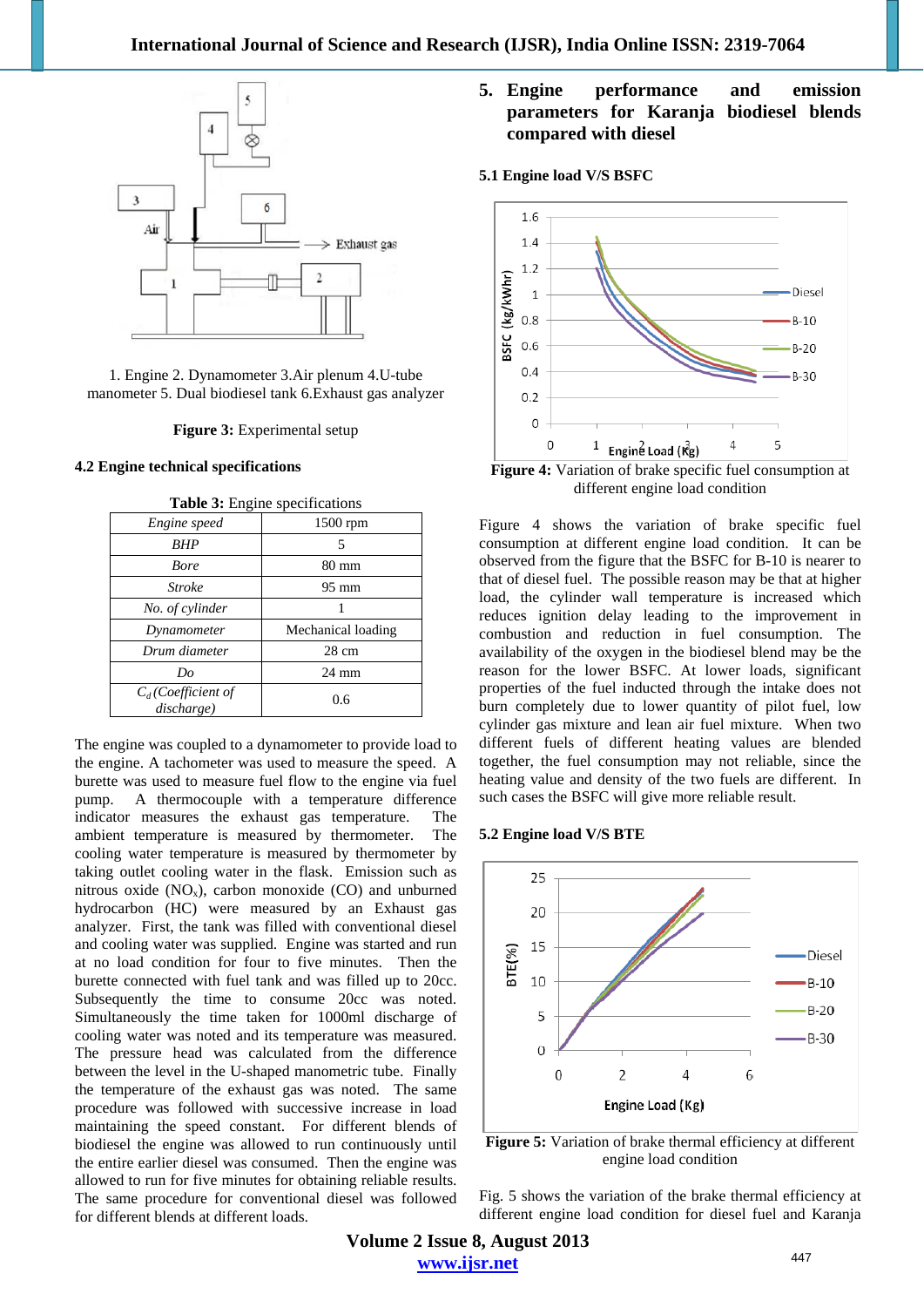methyl ester-diesel fuel blends. It can be observed from the figure that, B-20and B-30 shows brake thermal efficiency comparable to diesel fuel. There was a reduction in brake thermal efficiency with the increase in biodiesel proportion in the fuel blends. The possible reason for low efficiency may be due to low calorific value, higher viscosity and higher density of the biodiesel of Karanja oil.

temperature rises from  $120^{\circ}$ C at no load to  $200^{\circ}$ C for various blends. The increase in EGT with engine load is due to the fact that a higher amount of fuel is required in the engine to generate extra power needed to take up conditional loading. Exhaust gas temperature for B-30 is highest. For the diesel fuel the exhaust gas temperature is lowest among all biodiesel blends.

#### **5.5 Engine load V/S NOx**

## 100 90 80 /ol. eff (%) 70 60  $B-10$ 50  $B-20$

**5.3 Engine load V/S Volumetric Efficiency** 



**Figure 6:** Variation of volumetric efficiency at different brake power

Fig. 6 shows the variation of volumetric efficiency at different brake power. It can be seen that the volumetric efficiency of Karanja methyl ester blends increases with blend concentration. Volumetric efficiency was constant for all loading conditions because injection pressure of the engine is constant. The possible reason for increased volumetric efficiency with increased blend concentration may be, because the Karanja methyl ester having higher bulk modulus compared to diesel.

**5.4 Variation of exhaust gas temperature at different engine load conditions** 



**Figure 7:** Variation of exhaust gas temperature at different engine load conditions

Fig. 7 shows the variation of the exhaust gas temperature at different engine load conditions for the fuel blends. Exhaust gas temperature was found to increase in both concentration of biodiesel in blends and engine load. The exhaust gas



**Figure 8:** Variation of NOx at different engine load conditions

Fig. 8 shows that the variation of NOx emission at different engine load conditions. The exhaust gas temperature with blends having high percentage of Karanja oil is high as compared to diesel at higher loads. The slower burning character of the fuel causes a slight delay in the energy release, which results in higher temperature in later part of power stroke and exhaust stroke. Increased exhaust gas temperature is due lower heat transfer and the fact that biodiesel has some oxygen content in it which facilitate NOx formation.

## **5.6 Engine load V/S CO**



**Figure 9:** Variation of CO at different engine load conditions

Fig. 9 shows the variation of CO at different engine load conditions for various blends. It has been observed that CO emission was found to decrease with the increase in proportion of biodiesel in the blends. CO emissions are increased with increase in engine load. The lower CO emission of biodiesel compared to diesel is due to the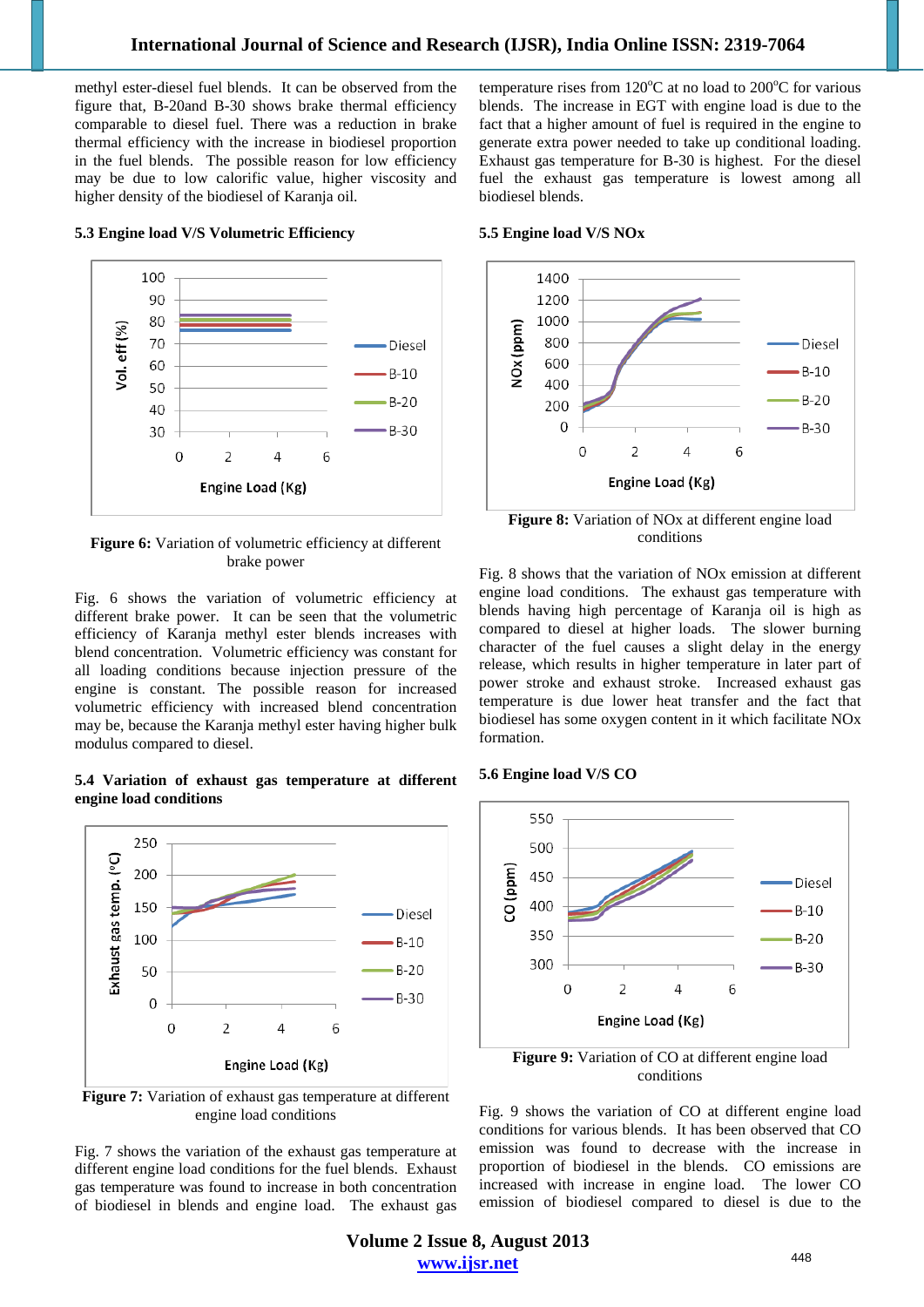presence of biodiesel which helps in complete oxidation of fuel. Further it can be seen that CO increased on further loading, the excess fuel required led to the formation of more smoke, which might prevented the oxidation of CO into CO2, which results increased emission.

# **5.6 Engine load V/S HC**



**Figure 10:** Variation of HC at different engine load conditions

Fig. 10 shows the variation of HC at different load conditions for various blends. Hydrocarbons in exhaust are due to incomplete combustion of carbon compounds in the blends. The values of HC emission decrease with increase in proportion of biodiesel in the fuel blends. The emissions of unburnt hydrocarbon for biodiesel exhaust are lower than that of diesel fuel. The possible reason for decrease in unburnt HC may be higher cetane number and increased gas temperature. The higher cetane number of biodiesel results decrease in HC emission due to shorter ignition delay. Increased temperature of burnt gases in biodiesel fuel helps in preventing condensation of higher hydrocarbon thus reducing unburnt HC emissions.

## **6. Results and discussions**

Karanja methyl ester (biodiesel) and Diesel were analyzed for physical and chemical properties given in Table 1 and 2. Higher viscosity is a major problem in using vegetable oil as fuel for diesel engine. In the present study, viscosity was reduced by esterification followed by tranesterification from 41.8cst to 8.9cst. Density, viscosity, flash point of Karanja biodiesel was quite high compared to diesel. Therefore Karanja methyl ester is extremely safe to handle. Performance and emission tests were conducted using various blends of Karanja methyl ester (biodiesel) with diesel.

Brake thermal efficiency of Karanja oil methyl ester found lower than that with diesel fuel. However thermal efficiencies of Blends up to B-20 were very close to diesel. Volumetric efficiency for diesel and Karanja methyl ester blends was constant at different BP since the injection pressure of single cylinder diesel engine was constant. BSFC was found to increase with increase in blend proportion as compared to diesel fuel in the entire load range. The exhaust gas temperature is found to increase with

concentration of Karanja methyl ester blend due to coarse fuel spray formation and delayed combustion. NOx, CO and HC emissions were measured for diesel and Karanja methyl ester blends. NOx was found to increase with increase in blend proportion. Nitrogen content of the fuel affects the NOx emissions by formation of fuel NOx. CO and HC emission decreases with increase in blend proportion. Karanja methyl ester found good results as compared to other biodiesel.

# **7. Conclusion**

The combustion and emission characteristics of single cylinder four stroke diesel engine fueled with Karanja biodiesel and its blends with diesel were analyzed and compared to standard diesel fuel. The fuel properties like density, flash point, viscosity and calorific value of B-10 and B-20 are very similar to diesel fuel thus biodiesel B-20 and less can be used as an alternative fuel without modification of diesel engine and found improved performance and emission characteristics of diesel engine with diesel fuel. Biodiesel use could preserve the environmental air quality by decreasing harmful emissions released by regular diesel fuel. Biodiesel are produce locally, which decreases the nation's dependence upon foreign energy and can employ hundreds or thousands of workers, creating new jobs in rural areas and crop cultivation of biodiesel plants will boost the rural economy.

# **References**

- [1] S.N. Bobade and V.B. Khyade "Preparation of Methyl Ester (Biodiesel) from Karanja (Pongamia pinnata) Oil." Research Journal of Chemical Sciences, Vol. 2(8), 43- 50, August (2012).
- [2] R. K. Singh, A. Kiran Kumar and S. Sethi. "Preparation of Karanja oil Methyl Ester.", Offshore World, April-May 2006.
- [3] S.N. Bobade and V.B. Khyade "Detail study on the Properties of Pongamia Pinnata (Karanja) for the Production of Biofuel.", Research Journal of Chemical Sciences, Vol. 2(7), 16-20, July (2012).
- [4] P.L.Naik and D.C. Katpatal, "Optimization of effective parameters of Pongamia pinnata (Karanja) biodiesel using Taguchi method", International Journal of Engineering Research and Application, Vol.3, Issue 4, Jul-Aug 2013, pp701-706.
- [5] S.Antony Raja, D.S.Robinson Smart, and C.Lindon Robert Lee. "Biodiesel production from Jatropha oil and its Characterization." Research Journal of Chemical Sciences Vol. 1 (1) April (2011).
- [6] SunTae Kim, Bongbeen Yim, Youngtaek Park. "Application of Taguchi Experimental Design for the Optimization of Effective Parameters on the Rapeseed Methyl Ester Production.", Environ. Eng. Res. 2010 September, 15(3): 129-134.
- [7] Tint Tint Kywe, Mya Mya Oo. "Production of Biodiesel from Jatropha Oil (Jatropha curcas) in Pilot Plant.", World Academy of Science, Engineering and Technology, Vol. 38, February 2009.
- [8] F. Halek, A. Kavousi, and M. Banifatemi. "Biodiesel as an Alternative Fuel for Diesel Engines." World